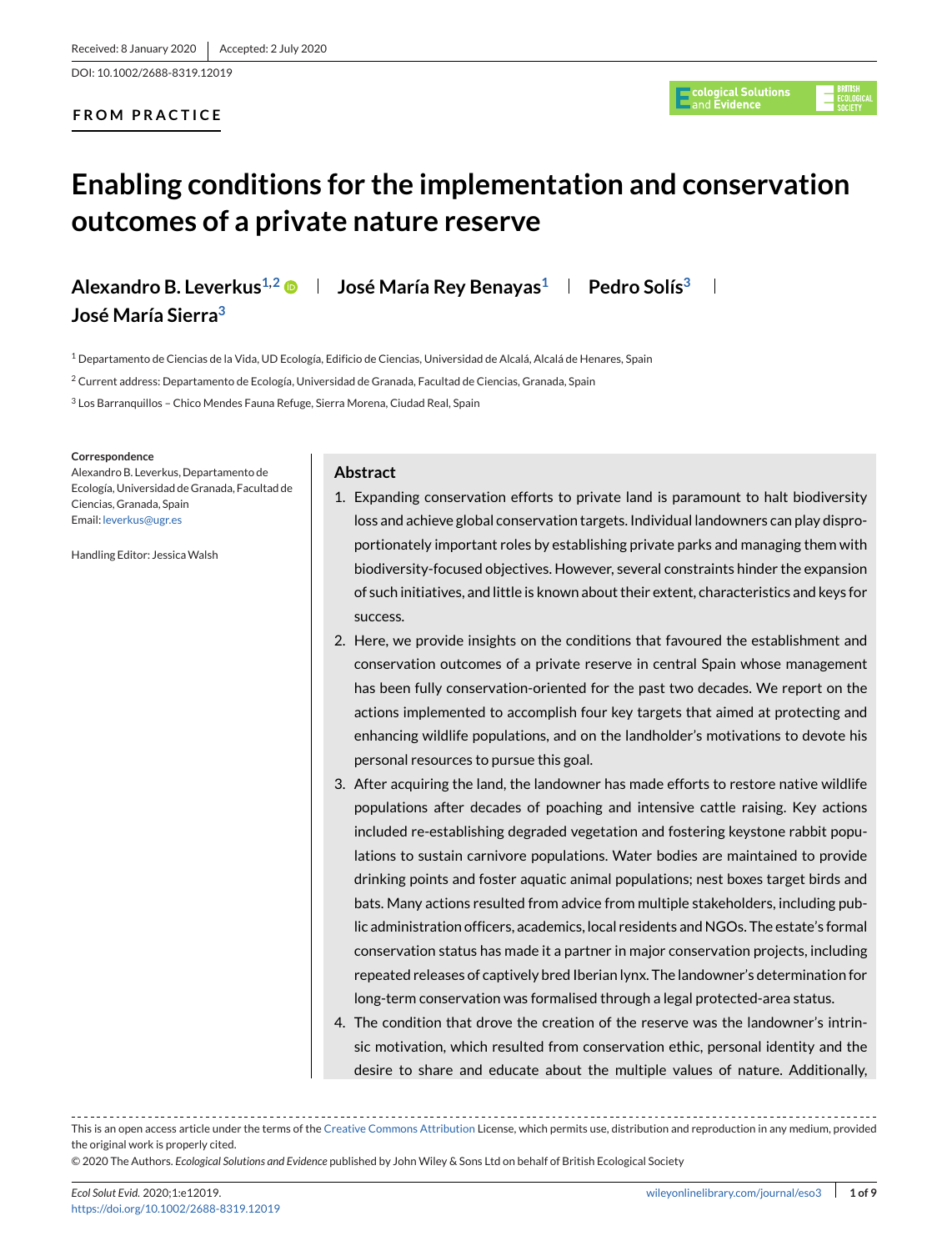several external conditions, such as accessibility and appropriate reserve size (biophysical conditions), the lack of need for economic activities (economic), a positive and pro-active relationship with multiple stakeholders (social-cultural), the protected-area status and the capacity to make decisions independently (governance-related), have helped sustain the project.

5. The landholder suggests that public policy should reduce the bureaucratic burden to intrinsically motivated landowners and provide them technical advice, trust and financial incentives to expand conservation on private land.

#### **KEYWORDS**

Conservation actions, ecological restoration, land management, landholder motivation, landowner, private park, protected area

# **1 INTRODUCTION**

Humanity must take firm steps to avoid catastrophic biodiversity loss (IPBES, 2019). With this intention, the Convention on Biological Diversity has established global conservation targets such as Aichi goal 11 of effectively protecting 17% of terrestrial ecosystems by 2020, which stood at 15% in January 2020 [\(https://www.protectedplanet.net/target-11-dashboard,](https://www.protectedplanet.net/target-11-dashboard) accessed 8/01/2020). However, some argue that protecting one-half of the Earth is necessary to safeguard biodiversity (Watson & Venter, 2017), and ensuring the quality of protection and its representativeness across ecoregions is equally important (Dudley, 2008).

Whereas public nature reserves are the cornerstone of nature conservation, several shortcomings limit their potential to meet these challenges alone (Langholz & Lassoie, 2001). Public reserves are limited in extent, and their expansion is often restricted by private ownership of surrounding land and increasing public opposition (Lindenmayer, Thorn, & Noss, 2018). The quality of public protection is also not always sufficient (Jones et al., 2018). Many species and habitats of conservation concern are only located on private land (Knight, 1999), and this is likely to become more so under shifting climatic conditions (Alagador, Cerdeira, & Araújo, 2014). Conservation on private land may thus be fundamental to meet global conservation targets and minimise the current extinction crisis (Selinske, Coetzee, Purnell, & Knight, 2015), besides providing opportunities for education and other social values. In recognition of all this, some public programmes provide easements and other incentives for conservation on private land (Drescher & Brenner, 2018). Several initiatives also provide inspirational examples of the role that individuals can play to protect biodiversity without an initial impulse from public incentives (Butler, 2010).

As of January 2020, 4.4% of the world's terrestrial protected areas were privately owned and governed, or 0.5% in terms of surface (Figure [1;](#page-2-0) UNEP-WCMC and IUCN 2020). However, these global figures are likely to be underestimates, given the large variety of forms of protection, the underreporting of private reserves in inventories of natural protected areas, and the many informal ways of protection (Dudley, 2008; Shanee, Shanee, & Horwich, 2015; Stolton, Redford, & Dudley, 2014). A particular challenge is to identify the motivations and satisfactions that engage landowners – and that keep them engaged – in conservation on their land (Clements & Cumming, 2017; Selinske et al., 2015; Yasué & Kirkpatrick, 2018), and the conditions that enable the success in the implementation and conservation outcomes of private reserves. Case studies are a useful way to address this gap (Drescher & Brenner, 2018).

Here, we report on a case study in central Spain where an individual has managed a piece of land for nature restoration and conservation since its acquisition two decades ago. We report on the targets pursued to achieve the goal of wildlife conservation and the actions to accomplish these targets. We further outline the key conditions that enabled the implementation and conservation outcomes of this private reserve and the motivations of the landholder to invest his personal resources in nature conservation. Finally, we provide some suggestions for landowners interested in conservation, the public administration and researchers, to help establish and maintain successful private parks in the future.

## **2 A SPANISH CASE STUDY**

## **2.1 Private land protection in Spain**

Spain is the country with the second highest biodiversity in Europe. As of December 2018, 1,664 protected areas covered 13% of its terrestrial surface (EUROPARC-España, 2019). The Spanish autonomous regions have the capacity to declare protected areas and to define the categories of protection. Whereas most of the protected terrestrial surface country-wide is owned by private landowners, nearly all of it is under public governance and no specific categories exist for protected areas under private governance except in the regions of Extremadura and Galicia (EUROPARC-España, 2019). As a result, the declaration of privately protected areas in Spain would generally need to fall within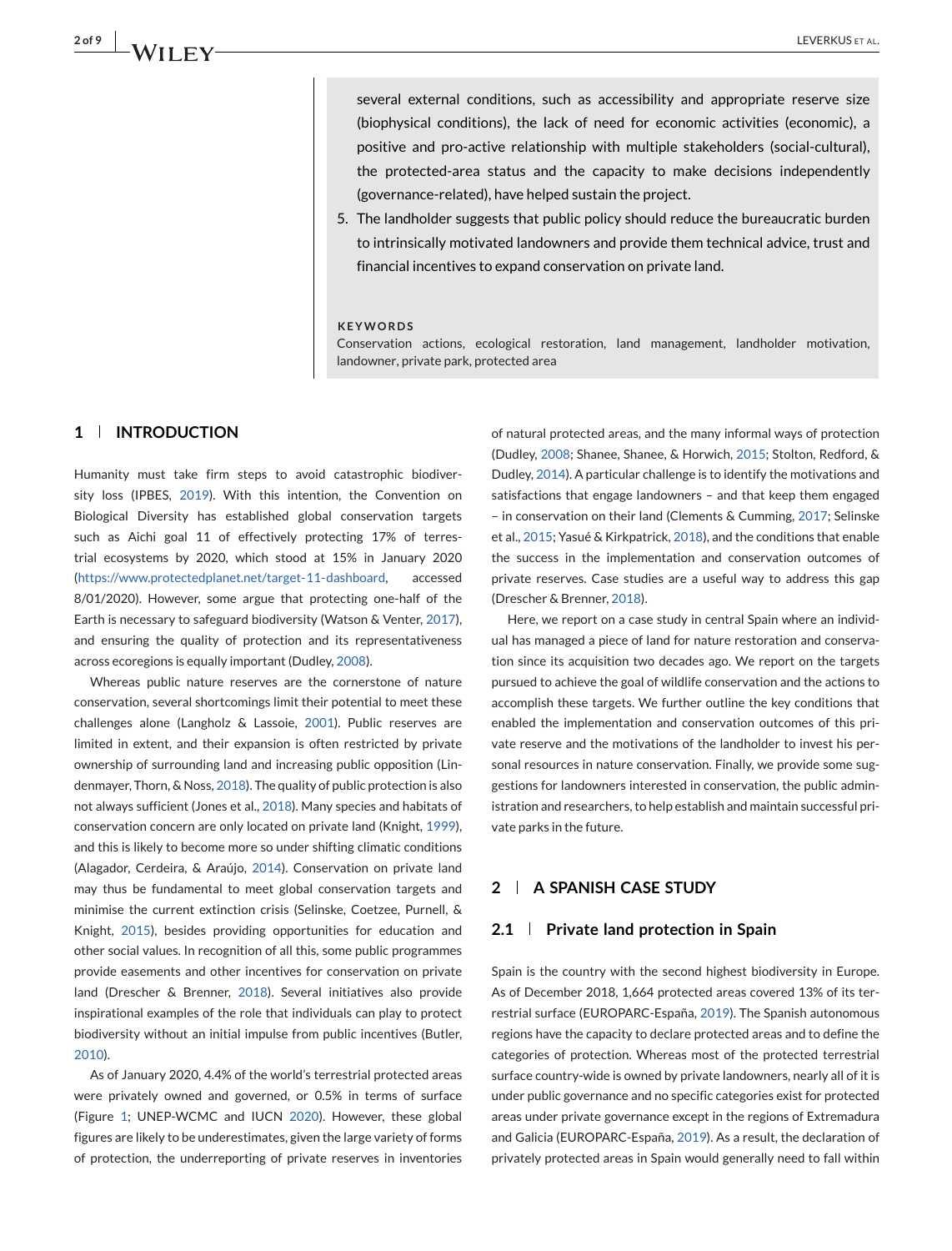<span id="page-2-0"></span>

**FIGURE 1** Protected areas of the world classified by governance type. Private governance includes individual landowners and for-profit and non-profit organizations. "Other" includes governance by federal, sub-national and government-delegated management, indigenous people, local communities, collaborative and joint governance, and others. The inset shows the Iberian Peninsula, where no private governance is shown (likely due to reporting deficiencies). The red star indicates the approximate position of the Los Barranquillos Wildlife Refuge – the case studied in detail here. Source: UNEP-WCMC and IUCN (2020)

one of the categories established by the regional administration for publicly protected areas.

Several conservation efforts in Spain have appeared through private initiatives. Notoriously, one of the first actions of WWF – and among the reasons for its creation – was the acquisition of ca. 6,000 ha to create the Doñana protected area in 1963 (Duque, 1977). As in Doñana, private land conservation in Spain mostly results from organizationlevel actions and is generally in the hands of NGOs and foundations (Stolton et al., 2014). Further, much of the voluntary private land protection falls within land stewardship schemes (EUROPARC-España, 2019) – voluntary agreements between landholders and organisations (e.g. SEO-Birdlife) to implement conservation actions. There are likely also several individually owned properties managed for conservation across the country that provide local benefits for nature. However, such initiatives are mostly off the radar due to the lack of reporting and without official declaration due to associated self-imposed bureaucracy and land-use limitations. As a consequence, such cases mostly go unnoticed, and their potential to produce transferrable knowledge is lost. Leveraging the experience obtained from such initiatives and exposing the drivers of their success may contribute to the planning, implementation, evaluation and accountability of other privately protected areas (Rissman, Owley, L'Roe, Morris, & Wardropper, 2017), help meet national policies to diversify the governance of protected areas (EUROPARC-España, 2019), and contribute to international conservation targets. Further, understanding the motivations, wishes and fears of landowners who voluntarily engage in conservation may help establish proper regulatory frameworks that enhance conservation outcomes.

# **2.2 Los Barranquillos Wildlife Refuge: Establishment and early objectives**

Los Barranquillos Wildlife Refuge is a 454 ha private estate located in central Spain (autonomous region of Castilla-La Mancha; 38◦29′21''N, 3◦16′24''W) that was purchased by the current owner (PS) in 1999 (Figure [2\)](#page-3-0). Climate in the region is continental Mediterranean with cold winters and hot, dry summers; mean annual temperature and precipitation are 13.5◦C and 366 mm, respectively. Elevation ranges between 700 and 937 m a.s.l. Soils are poor, derived from siliceous metamorphic rocks. The previous land uses of this estate were free-range cattle raising and game hunting. Grazing and a low primary productivity due to climatic and soil constraints kept woody and herbaceous vegetation cover low and soil erosion high. Over-hunting diminished the populations of game and predators that were also often killed directly.

Since its acquisition in 1999, the estate has been fully dedicated to the goal of wildlife conservation. The immediate targets to accomplish this were to: (1) change land management profoundly and (2) obtain the legal status of natural protected area from the regional administration.

Land management (target 1) intended to enhance Mediterranean wildlife habitat (Appendix 1: Table S1; Figure [3\)](#page-3-0). Actions were selected according to their known effectiveness, their expected cost/outcome ratio and the synergies created with conservation programmes (see target 3, below). The first action was removing the cattle to promote the mechanisms that would lead to natural regeneration (e.g. Leverkus & Castro, 2017). Thinning of dense maquis aimed to reduce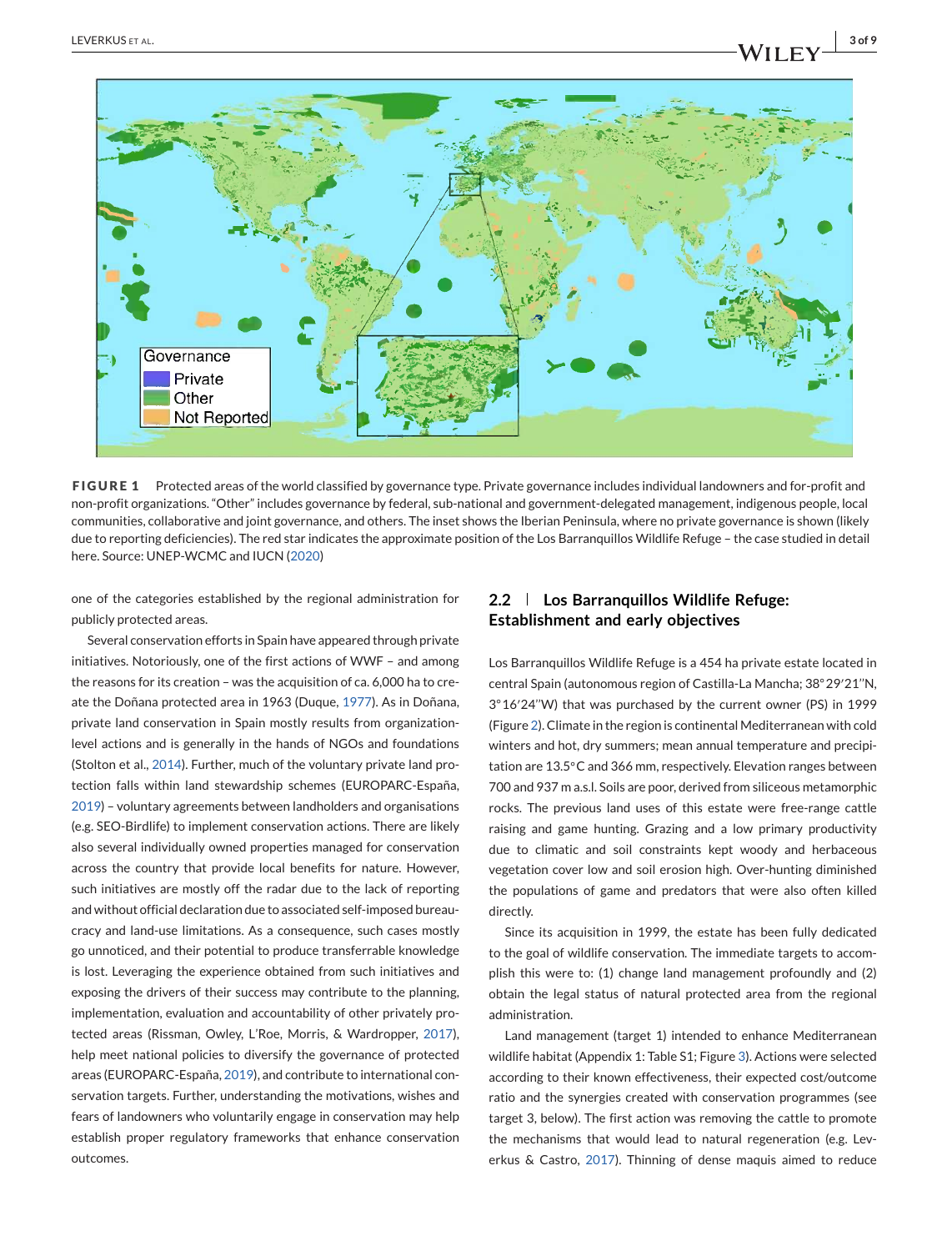<span id="page-3-0"></span>

**FIGURE 2** Aerial photo of the Los Barranquillos Wildlife Refuge taken in 2016. The insets expand two of the largest elements that are actively maintained for conservation: (a) cereal field to provide open habitat and food for rabbits (which are themselves an essential food source for many carnivores), and (b) small dam as a permanent drinking point and habitat for aquatic species



**FIGURE 3** Photos of the Los Barranquillos Wildlife Refuge illustrating some conservation actions: (a) small dam, (b) Master's students of ecosystem restoration, (c) refuges for rabbits, (d) small crops, (e) drinking points, (f) nest boxes

competition between overstory trees, stimulate understory vegetation, prevent wildfire, increase structural complexity and improve habitat for several vertebrates (De la Montaña, Rey-Benayas, & Carrascal, 2006). Nest boxes were introduced to enhance the pest-regulation service provided by insectivorous birds (Figure 3; Rey Benayas, Meltzer, De las Heras-Bravo, & Cayuela, 2017), and small water bodies were created or restored to conserve freshwater flora and fauna, particularly amphibians (Figure 3; Shoo et al., 2011). Nine of the 19 conservation

actions listed in Table S1 are directly or indirectly related to fostering the rabbit population – a red-listed species (Villafuerte & Delibes-Mateos, 2019) that is, however, keystone in Mediterranean ecosystems, as it constitutes the major component of the diet of various highly threatened predator species (Delibes-Mateos, Redpath, Angulo, Ferreras, & Villafuerte, 2007). Importantly, management in the Refuge is also tackling emerging environmental issues (Drescher & Brenner, 2018) such as climate change (e.g. by maintaining water bodies for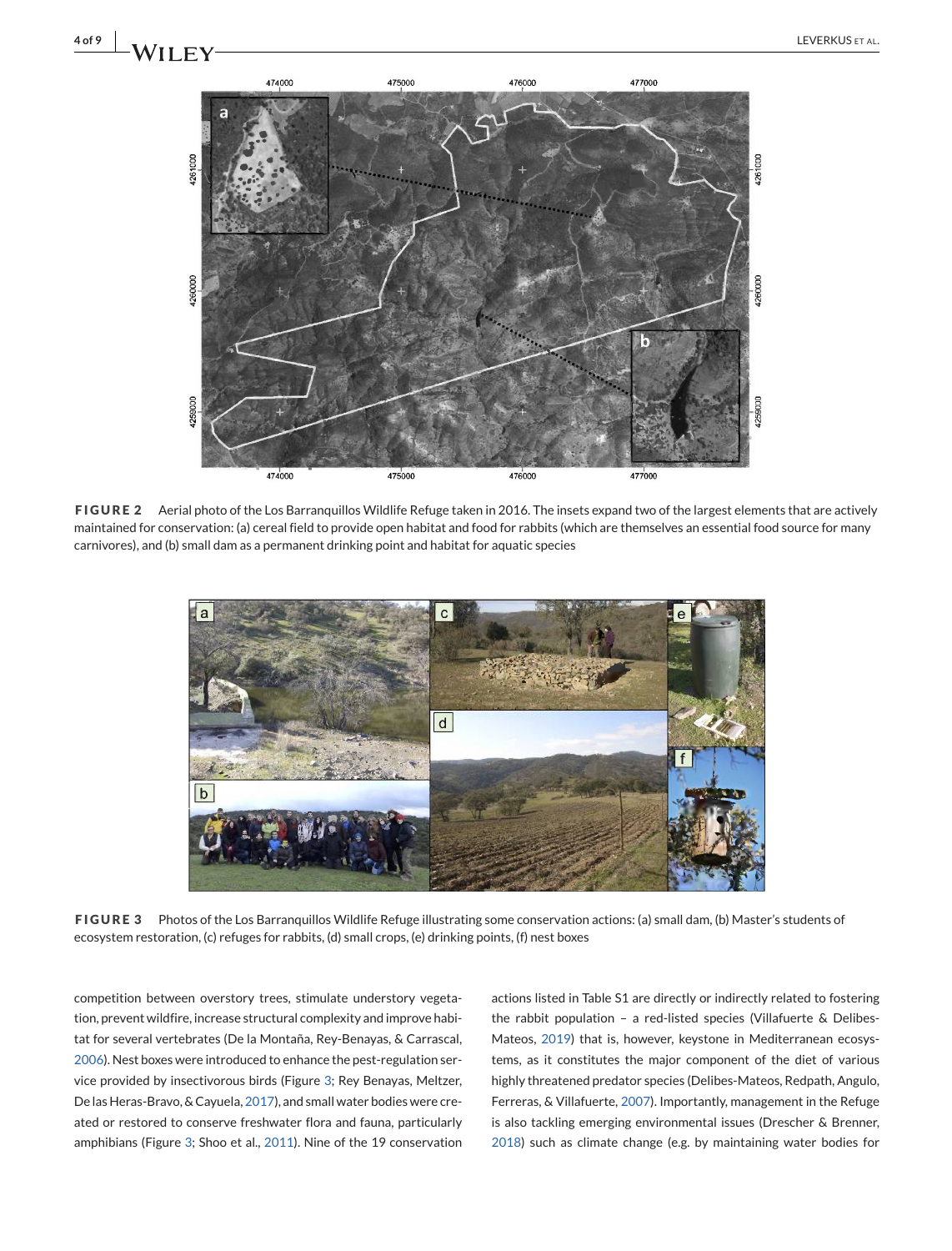aquatic wildlife; Shoo et al., 2011). The conservation actions (Table S1) have followed a variety of approaches foreseeing that some would fail – such as re-introduced crayfish being consumed by recolonising otters – and conducted adaptively to learn from failures – such as early refuges for rabbits also being accessible to mustelids and foxes; later models were designed to prevent the entrance of predators.

The second target was achieved on 3 August 2001. After a 2-year period of bureaucratic work, Los Barranquillos received the legal status of Wildlife Refuge (IUCN Category IV: Habitat/Species Management Area, aimed to "maintain, conserve and restore species and habitats"; Dudley, 2008). The declaration was officially published in the regional bulletin D.O.C.M #87, 3/10/2001, p. 9300. A Wildlife Refuge is a category of protection of the autonomous region of Castilla-La Mancha usually dedicated to protection under public governance, and it was chosen due to the lack of specific categories for privately owned and governed protected areas. The major impediment to obtain legal protection was that the officers from the regional environmental administration did not understand the owner's motivation for it, as it meant self-restricted land-use and management. The owner's persistence allowed the acquisition of this legal status. Besides, the site is within the Sierra Morena Special Protection Area for Birds and thus has belonged to the Natura 2000 network since 2004.

## **2.3 Subsequent objectives and biodiversity status**

In a second step, the reserve followed two additional targets: (3) proactive participation in relevant conservation programmes and (4) fostering education, training and dissemination activities.

Los Barranquillos Wildlife Refuge contributes to regional conservation strategies (Target 3; Dudley, 2008), including the conservation programmes of the highly threatened Iberian lynx *Lynx pardinus* and the Spanish imperial eagle *Aquila adalberti*, two Iberian endemics. The Refuge is located in a so-called 'area of special interest' for the conservation of these species (Decrees 200/2001 and 275/2003 of the Regional Government of Castilla-La Mancha) and contributes to a spatial network of sites dedicated to conservation (Child, Peel, Smit, & Sutherland, 2013). The imperial eagle has not yet nested within the Refuge, probably due to the absence of large trees, but five pairs breed within a 10-km radius and they often use the Refuge as a hunting ground. Further, the Refuge participates in the conservation of this species through a land stewardship programme with SEO-BirdLife, and in another one with WWF-Spain for the conservation of the lynx. Twelve Iberian lynxes have been released in the Refuge since 2014 as part of a reintroduction programme [\(http://www.iberlince.eu/index.php/eng/\)](http://www.iberlince.eu/index.php/eng/). One female lynx established her territory partially inside the Refuge and four others in its surroundings. Finally, the estate holds one of the few permanent water points available for fire-fighting in the surroundings, thereby also contributing to fire-risk reduction (Syphard et al., 2016). For this, a reservoir was built on a high-elevation point of the reserve for easy access for helicopters and it is included in water-point maps made for this purpose.

Los Barranquillos Wildlife Refuge also contributes to education. training and dissemination (target 4). It receives yearly visits from a Masters' Programme on Ecosystem Restoration (Rey Benayas et al., 2010). It is also visited by the students of local schools and a plethora of technicians and practitioners from conservation NGOs and the public administration. It recently produced an open, itinerant exhibition – authored by the four co-authors of this study and Verónica Cruz-Alonso – to communicate the conservation values of the Mediterranean biome and, particularly, the biodiversity and associated functions in the Wildlife Refuge. It is an established area for annual bird surveys and ringing under SEO-BirdLife protocols [\(www.sea.org/2012/02/06/programas-de-anillamiento\)](http://www.sea.org/2012/02/06/programas-de-anillamiento). It is also a testing point of Virtual Biodiversity, a citizen science network that inventories and monitors biodiversity based on picture hunting [\(www.biodiversidadvirtual.org\)](http://www.biodiversidadvirtual.org). Two other ongoing biodiversity monitoring programmes target: (a) carnivore populations, based upon 12 installed camera traps functioning since 2011; and (b) nesting birds in ca. 1,600 installed nest boxes (Table S1; Figure [3\)](#page-3-0), monitored four to five times per year since 2014. Additionally, the estate has a weather station that registers daily precipitation and temperature since 2009.

Los Barranquillos Wildlife Refuge hosts a rich diversity of habitats and species, and much of it has likely appeared after (or at least benefited from) the conservation actions undertaken. The results of a flora and fauna survey, published in a hardcover catalogue (Gosálvez & Solís, 2009), show that five habitat types of conservation interest exist in the Refuge (3,170 Mediterranean temporal water bodies, 8,220 Siliceous rocky slopes with casmophytic vegetation, 8,230 Rocky slopes with casmophytic vegetation, 92A0 Riparian forests dominated by *Salix alba* and *Populus alba*, and 9,340 *Quercus rotundifolia* forests; European Directive 92/43/CEE Annex I). The Refuge also hosts 42 tree and shrub species, including three protected by regional law (*Acer monspessulanus*, *Pyrus bourgeana*, and *Phyllirea latifolia*), and two others of high conservation value (*Arbutus unedo* and *Viburnum tinus*). The herbaceous communities include 40 families, 128 genera and 164 species (90 annuals and 74 perennials). Twenty species of amphibians and reptiles have been found, three of which are vulnerable (*Salamandra salamandra*, *Emys orbicularis* and *Mauremys leprosa*). Avian biodiversity is remarkably high, with at least 109 species present. Twenty out of the 48 mammal species found in the region (Palomo & Gisbert, 2002) have been detected on the estate.

The abundance of three herbivore populations, namely rabbit, partridge and red deer, has been systematically monitored since 2006 to assess conservation success (Figure [4\)](#page-5-0). Importantly, rabbit abundance increased after management change, although with strong fluctuations due to climatic conditions and the prevalence of diseases such as myxomatosis and viral haemorrhage. Despite a peak in rabbit abundance in 2011–2012 and a subsequent population decline, it remains higher than when monitoring started and the land was acquired (JMS, pers. obs.). A positive trend is also noticeable for partridges, whereas the abundance of red deer seems relatively stable (Figure [4\)](#page-5-0). Additionally, the biodiversity monitoring programmes outlined above endorse the success of the conservation actions.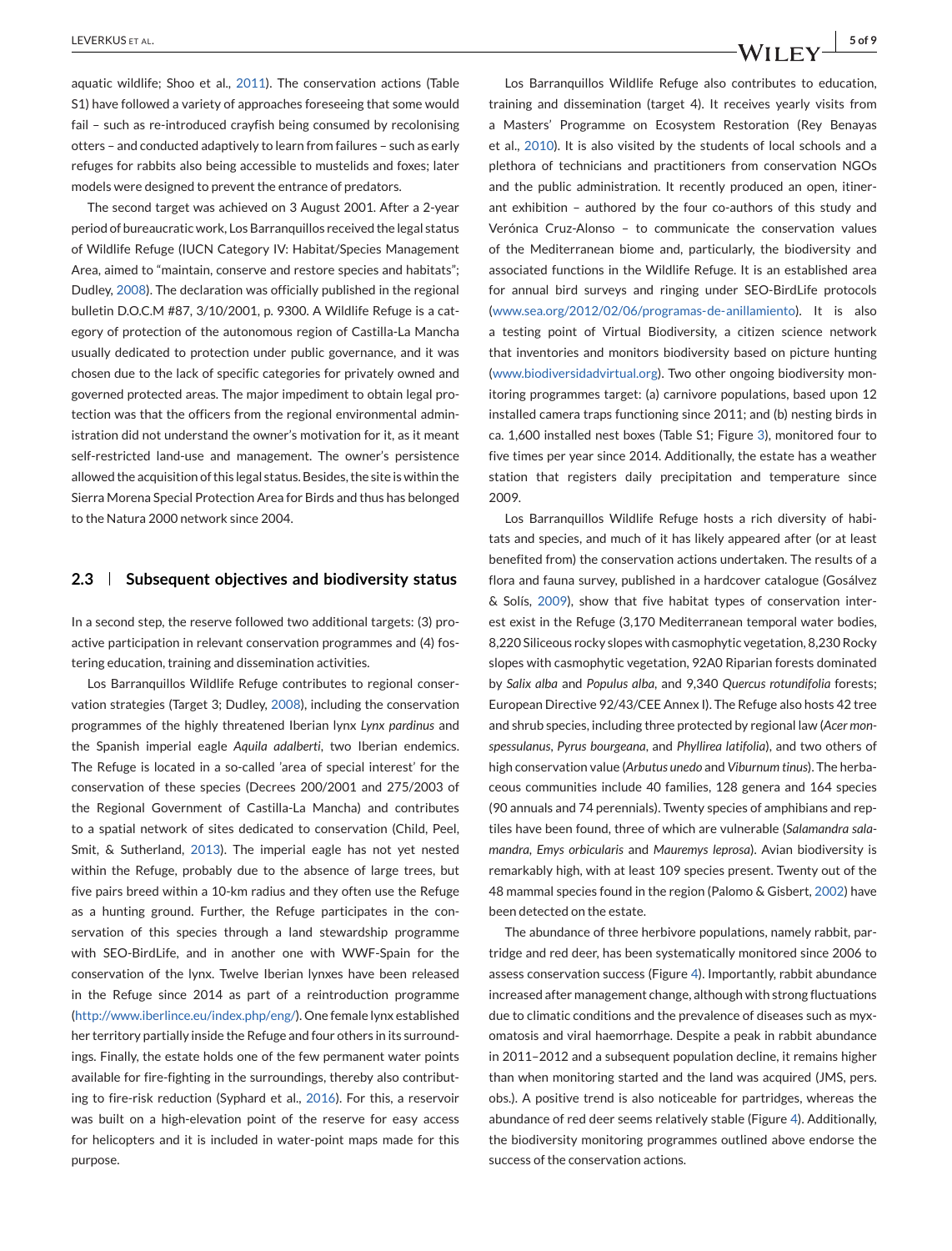<span id="page-5-0"></span>

**FIGURE 4** Monitoring of rabbit, partridge, and red deer populations in the Los Barranquillos Wildlife Refuge since 2006. Population sizes (kilometric abundance index) were estimated monthly as the number of observed individuals along fixed, 20-m width transects adding up to 10.2-km length and distributed throughout the estate. Solid lines join observed monthly abundances, whereas dashed lines represent trends without seasonal changes

# **3 ENABLING CONDITIONS**

We here outline the key factors that enabled both the creation and the functioning of this reserve. For this, we use the framework proposed in a recent review, which categorized the enabling conditions of conservation programmes into biophysical, economic, governance and social-cultural (Huber-Stearns et al., 2017). Additionally, we address the landowner's motivations as a fifth category.

# **3.1 Biophysical**

Certain features related to the location, ecological condition and size of an area can help protect its natural values (Huber-Stearns et al., 2017). In Los Barranquillos, the access road is only a short drive away from the landowner's and the guard's hometown, which eases the intensive care and monitoring of the estate. Additionally, its location far from major cities and the need for a 4WD vehicle likely reduce the impact of occasional walkers-by – although isolation also has its toll, as poaching is frequent in the area. The stewardship of the estate is favoured by its size being in accordance with the resources available for management (Pasquini, Fitzsimons, Cowell, Brandon, & Wescott, 2011), as one guard is able to watch over it. Additionally, the location of the estate's house (behind the photographer in Figure [3b\)](#page-3-0) allows a broad view of the reserve, which facilitates broad monitoring. Finally, the high resilience of vegetation, coupled with the surrounding semi-natural setting, enhanced ecological recovery after intensive past land use. In contrast to what is generally described (Huber-Stearns et al., 2017), the reserve lacked baseline ecological data, and limited ecological monitoring began only after its implementation.

# **3.2 Economic**

In Los Barranquillos, the maintenance of conservation actions is expensive and only about 10% of running costs are covered by public subsidies (landowner's pers. obs.). The key expenses incurred by the

landowner so far have been: (a) land acquisition; (b) construction of a warehouse to store materials; (c) maintenance of a previously existing house to host groups of students, researchers and other stakeholders; (d) construction and maintenance of two small dams (Table S1) and the helicopter water point; (e) maintenance of dirt roads; (f) acquisition of three vehicles; (g) fuel and maintenance for the vehicles; (h) salary of two full-time employees; and (i) taxes. Several conservation actions – such as constructing platforms for imperial eagle nests – are funded by conservation land stewardship programmes, some – such as thinning vegetation – are covered by limited subsidies (which virtually disappeared during the 2008 –15 recession), whereas others – such as the nest boxes, built with by-products from the wine industry – are implemented by using available materials at no cost. Eco-tourism is a frequent source of income for private reserves (Drescher & Brenner, 2018), but it is not currently under consideration to avoid potential conflicts of interest with conservation goals (Clements & Cumming, 2017). In contrast to many conservation programs (Huber-Stearns et al., 2017), external economic input – even through ecosystem services – has played a very minor role to implement and manage the reserve (on the contrary: the land was taken out of production to restore and protect it).

## **3.3 Governance**

Among the key governance conditions identified by Huber-Stearns et al. (2017), our case matches the 'influential champion' – i.e. one person whose personal drive leads to conservation success. Biodiversity protection on private land often results from top-down models, i.e. official programmes such as conservation easements, regulatory mitigation, contract payments and property-tax incentives (Drescher & Brenner, 2018; Rissman et al., 2007). In Los Barranquillos, not only did the authorities not initiate conservation, but they initially hindered the obtention of the protected-area status. As indicated before, the protected-area condition had to be adapted from public protection categories, including much unnecessary bureaucracy. But the acquisition of the legal status has enhanced the credibility of the conservation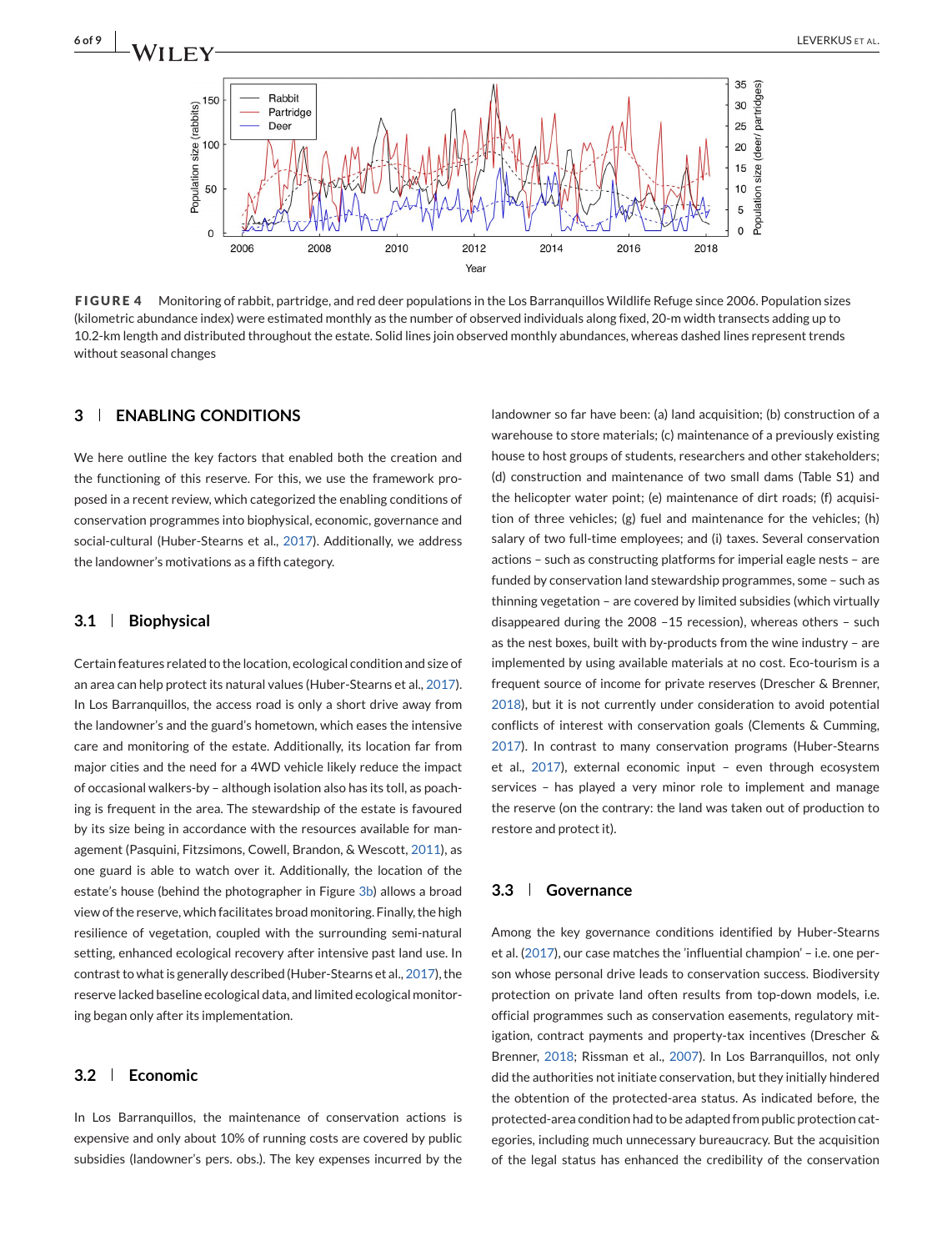goals of the estate; for instance, it allowed participation in the programmes to reintroduce the lynx and the imperial eagle. Finally, the capacity for rapid decision-making, without the need for long-lasting bureaucratic procedures, has allowed rapid management responses to changing ecological conditions such as drought or increases in wild boar populations. This coincides with some case studies that have benefitted from a lack of intermediaries (Huber-Stearns et al., 2017) and with the notion that autonomy is highly valued by owners of private reserves (Gooden & Grenyer, 2018).

# **3.4 Social-cultural**

The Los Barranquillos Wildlife Refuge has benefitted greatly from interaction with a well-established and altruistic network of collaborators, including scientists, naturalists, NGOs, teachers and – at later stages – public administration officers. Such links are known to facilitate conservation in private reserves (Gooden & Grenyer, 2018), for instance by helping reduce the lag in the transition from knowledge to management (Cadotte, Barlow, Nuñez, Pettorelli, & Stephens, 2017). In Los Barranquillos, several naturalists collaborated to produce the hardback biodiversity inventory of the estate (Gosálvez & Solís, 2009) and provided advice on appropriate conservation actions and fauna censuses (Figure [4\)](#page-5-0). A collaborative and respectful relationship is pursued with local inhabitants and other stakeholders, including other landowners, workers, hunters and rural police (for instance, suspected cases of poaching are dealt with through direct, positive communication rather than attempts of law enforcement). The major guard is well trained to watch, monitor and implement actions, and able to communicate with the network of collaborators, and has remained the same since the acquisition of the estate.

## **3.5 Motivational**

Los Barranquillos does not follow economic objectives (other than the obvious need for its own maintenance). The motivation of the landholder to create and maintain the reserve is of an intrinsic nature, which is further supported by the lack of external regulations or incentives to create the reserve in the first place (Gooden & Grenyer, 2018). The key value obtained by the landowner falls in the realm of relational values – i.e. those derived from the relationship with, and responsibility for, nature (Chan et al., 2016). His motivations coincide with those of other landowners who spare land for its intangible natural values, for their own joy, and as a legacy for their heirs (Langholz, Lassoie, Lee, & Chapman, 2000; Yasué & Kirkpatrick, 2018). Following Welsh, Webb, and Langen (2018), three major themes motivate many landholders for private land conservation: past experience (not in this case, as the landowner's expertise lies in other fields), conservation ethic (the feeling that it is the right thing to do, which does occur in this case) and showcasing (the motivation to show and educate about nature, which also occurs in this case as highlighted by the reserve's target 4, above).

Further, psychological analysis of landholders who have engaged in private conservation initiatives across the world (Gooden, 2019) suggests that such initiatives reinforce landholder identity through three elements. The first is related to the place, through processes such as attachment, temporal continuity of the image of oneself, enhancement of self-esteem and the feeling of having the capacity to do things in a known environment. Second, possession (especially the act of creating something) contributes to a feeling of ownership and self-extension. And third, a project contributes to well-being if it is functioning, felt as one's own, and visible and supported by the social setting (Gooden, 2019).

# **4 WAYS FORWARD AND THE LANDOWNER'S PERSPECTIVE**

The reliance on one individual's intrinsic motivation to create and manage a reserve may also threaten the reserve's long-term conservation, particularly if the landowner's motivations and goals are not carried over to their heirs. This represents a major potential pitfall of conservation on private land. In fact, the IUCN only defines a protected area as such if specific means are established for the perpetuity of conservation (Dudley, 2008). In other private reserves, perpetual conservation has been addressed by creating and funding private foundations that outlive the owner, or by donating the land to governments or institutions after the landowner's death (Butler, 2010). However, such approaches imply large economic losses for the landowner's inheritors. Self-imposed restrictions, such as the obtention of the legal protected-area status of the Los Barranquillos Refuge, are an attempt to perpetuate a land-owner's self-determination and pass it on to future generations (Gooden & Grenyer, 2018). This, of course, faces risks and perpetual conservation is not necessarily guaranteed – but some donations of large natural estates to public institutions have likewise resulted in their subsequent development or degradation (Butler, 2010) and publicly protected areas are similarly under threat of economically motivated management (e.g. Müller et al., 2019) and of legal changes, as identified even prior to the Covid-19 pandemic (Kroner et al., 2019). The legal protection reported here thus provides a prospect for the future as good as others.

# **4.1 The landowner's perspective**

Maintaining the Los Barranquillos Wildlife Refuge has hinged on the owner's personal economic input, and the lack of public incentives represents a risk for conservation in the long term (and the likely failure to initiate conservation in other estates). The landholder notes that tax deductions, payment for environmental services and direct financing measures related to the conservation actions should be implemented and expanded to recruit more landowners into private protection (as also suggested elsewhere; Rey Benayas & Bullock, 2015; Rissman et al., 2007; Selinske et al., 2016; Yasué & Kirkpatrick, 2018). This is because some landholders can be intrinsically motivated to conserve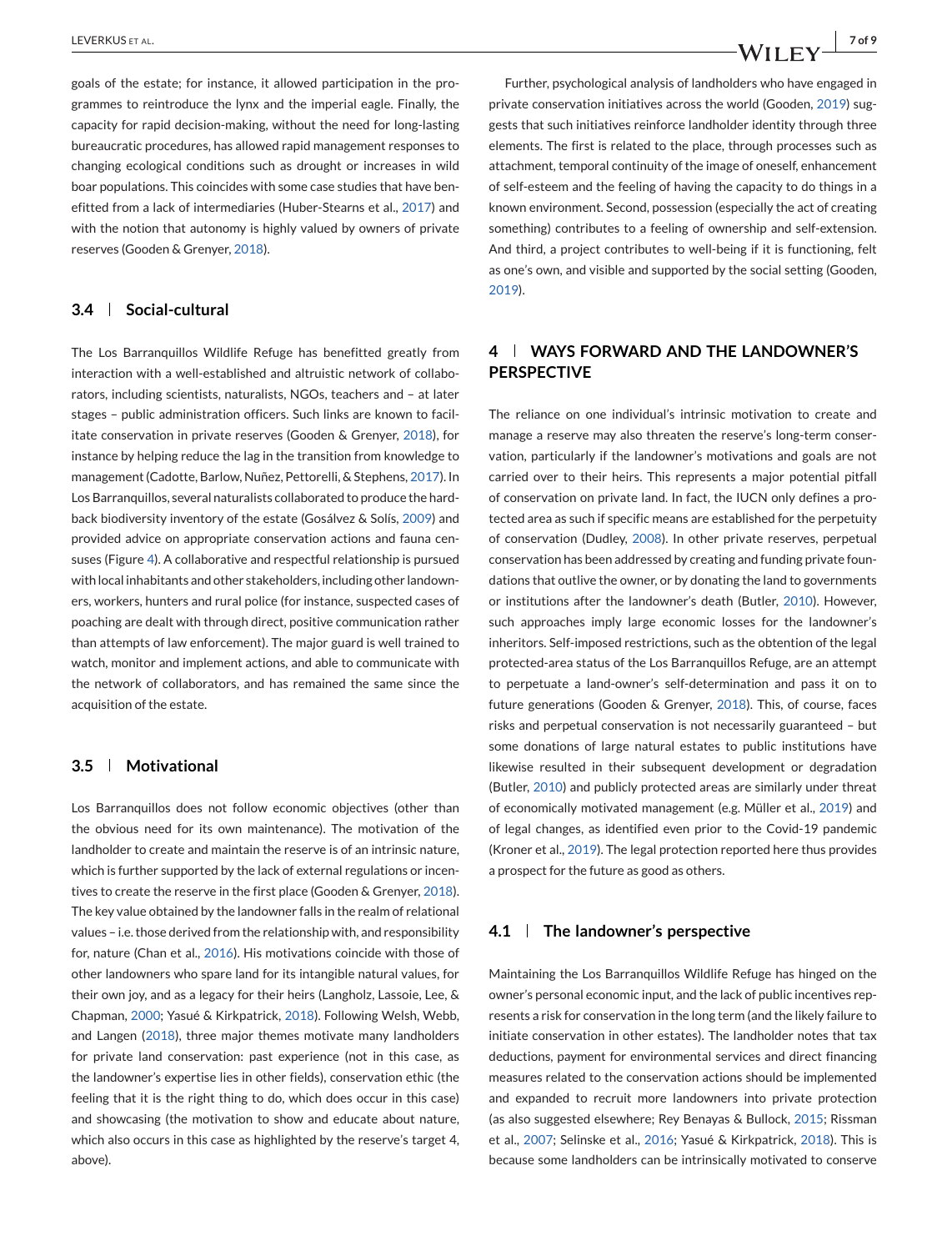biodiversity yet lack the resources to do it. In fact, funding private conservation actions could represent an inexpensive means of achieving conservation policies and targets. Intrinsically motivated landowners may be willing to dedicate their land for conservation purposes and provide their own work under modest incentives or cost-sharing agreements, which can potentially be less expensive than the apparatus behind public protection. This could be particularly beneficial if targeting multiple landowners of contiguous estates, as it would allow better landscape-scale protection for species with large ranges such as the lynx.

Noneconomic support by authorities can be equally important. Intangible rewards such as public recognition, trust, reciprocity, solidarity and the removal of bureaucratic barriers to conservation can improve landholder satisfaction in conservation programmes, as highlighted by the landholder and the conservation literature (Drescher & Brenner, 2018; Farley, Walsh, & Levine, 2017; Shanee et al., 2015). Authorities hold a wealth of environmental information and technical know-how that could aid in the creation and maintenance of private conservation initiatives. Private actors, including companies, foundations and individuals, should be regarded by the authorities as partners to achieve conservation, rather than competitors, stakeholders to be controlled, or agents whose success in conserving nature may evidence the malfunctioning of public environmental protection (landowner's pers. obs.). Technical support, public recognition of private conservation efforts and help with problems such as poaching could improve landholder satisfaction and incentivise conservation on private land. The Refuge landowner and the major guard also suggest that conservation scientists aid landowners interested in nature conservation with the definition of rigorous monitoring protocols and data analyses to assess the success of conservation measures.

As final messages from the landholder aimed at expanding biodiversity conservation under private initiative, governments should incentivise landowners with voluntary programmes for conservation on private land to complement public reserves, but also motivate landowners through technical support, recognition and trust. Naturalists should keep transmitting the importance of biodiversity and encouraging society to preserve it. Academics should help define the ways to address conservation, get their hands and feet dirty by getting involved in applied projects and expand the reach of individual initiatives by educating and inspiring people to protect biodiversity elsewhere. As for other landowners, he notes that 'there is nothing like the satisfaction of seeing our extraordinary flora and fauna recolonise and flourish on your own property – it is a great way to return something to the world'.

## **ACKNOWLEDGEMENTS**

PS and JMS acknowledge invaluable assistance by Carlos Torralbo, José Guzmán and the local SEO-Birdlife group along the reserve's two decades of functioning. ABL acknowledges postdoctoral grant FJCI-2015-23687 from Spanish MINECO and project RTI2018-096187- J-100 from Spanish MICIU. JMRB acknowledges grants by Spanish Ministry of Economy and Competitivity (CGL2014-53308-P), the government of Madrid (TE-CM S2018/EMT-4338 REMEDINAL) and the Spanish Ministry of Food, Agriculture and the Environment (calls for

foundations APM/566/2018). Rafael U. Gosálvez helped acquire the image for Figure [2.](#page-3-0)

#### **AUTHOR CONTRIBUTIONS**

PS created the Reserve and owns it; JMS is the major guard of the Reserve; ABL and JMRB wrote the manuscript; PS and JMS provided data and comments to illustrate the case study. All authors approved the final version.

#### **PEER REVIEW**

The peer review history for this article is available at [https://publons.](https://publons.com/publon/10.1002/2688-8319.12019) [com/publon/10.1002/2688-8319.12019](https://publons.com/publon/10.1002/2688-8319.12019)

#### **DATA AVAILABILITY STATEMENT**

The data underlying Figure 1 were downloaded from UNEP-WCMC and IUCN (2020), where they are freely accessible. The data underlying Figure 4 are available online (Leverkus et al., 2020).

#### **CONFLICTS OF INTEREST**

The authors declare no conflict of interest.

#### **ORCID**

*Alexandro B. Leverku[s](https://orcid.org/0000-0001-5452-3614)* <https://orcid.org/0000-0001-5452-3614>

#### **REFERENCES**

- Alagador, D., Cerdeira, J. O., & Araújo, M. B. (2014). Shifting protected areas: Scheduling spatial priorities under climate change. *Journal of Applied Ecology*, *51*, 703–713.
- Butler, T. (2010). *Wildlands philantropy. The great American tradition*. San Rafael, CA: Earth Aware Editions.
- Cadotte, M. W., Barlow, J., Nuñez, M. A., Pettorelli, N., & Stephens, P. A. (2017). Solving environmental problems in the Anthropocene: The need to bring novel theoretical advances into the applied ecology fold. *Journal of Applied Ecology*, *54*, 1–6.
- Chan, K. M. A., Balvanera, P., Benessaiah, K., Chapman, M., Díaz, S., Gómez Baggethun, E., ... Turner, N. (2016). Why protect nature? Rethinking values and the environment. *Proceedings of the National Academy of Sciences of the United States of America*, *113*, 1462–1465.
- Child, M., Peel, M., Smit, I., & Sutherland, W. (2013). Quantifying the effects of diverse private protected area management systems on ecosystem properties in a savannah biome, South Africa. *Oryx*, *47*, 29–40.
- Clements, H. S., & Cumming, G. S. (2017). Positives and pathologies of natural resource management on private land-conservation areas. *Conservation Biology*, *31*, 707–717.
- Delibes-Mateos, M., Redpath, S. M., Angulo, E., Ferreras, P., & Villafuerte, R. (2007). Rabbits as a keystone species in southern Europe. *Biological Conservation*, *137*, 149–156.
- Drescher, M., & Brenner, J. C. (2018). The practice and promise of private land conservation. *Ecology and Society*, *23*, art3.
- Dudley, N. (ed). (2008). *Guidelines for Applying Protected Area Management Categories. Gland, Switzerland: IUCN. x* + *86pp. WITH Stolton, S., P. Shadie and N. Dudley (2013). IUCN WCPA Best Practice Guidance on Recognising Protected Areas and Assigning Management Categories and Governance Types, Best Practice Protected Area Guidelines Series No. 21*, Gland, Switzerland: IUCN.
- Duque, A. (1977). *El Mito de Doñana*. Madrid: Servicio de Publicaciones del Ministerio de Educación.
- EUROPARC-España. (2019). *Anuario 2018 Del Estado de Las Áreas Protegidas En España*. Madrid: Fundación Fernando González Bernáldez.